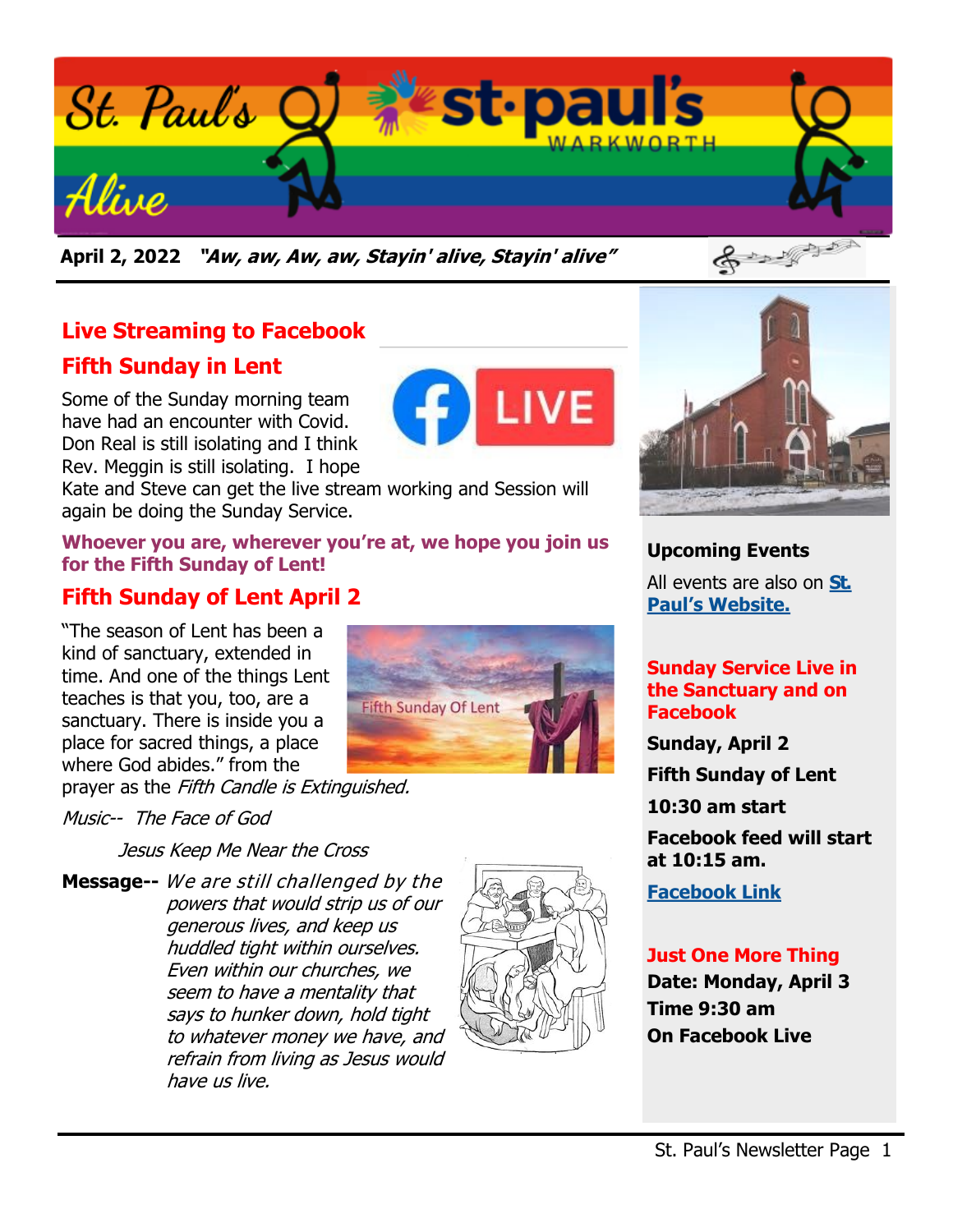## **Just One More Thing**

Rev. Meggin will be on Facebook Live on Monday at 9:30 am with *Just One More Thing.* During this time Rev. Meggin will delve more deeply into some aspect of the message that was delivered on Sunday!

#### **Whoever you are, wherever you are, join us for 1 More Thing**

## **Palm Sunday— Sunday, April 10**

Palm Sunday commemorates the entrance of Christ into Jerusalem, when palm branches were placed in his path, before his arrest on Holy Thursday and his crucifixion on Good Friday. It thus marks the beginning of Holy Week, the final week of Lent.

## **Good Friday Service April 15**

In keeping with our tradition of sharing Good Friday worship, St. Andrew's will be joining us at St Paul's at 11 a.m. on April 15th.

Many thanks to all who are contributing to this joint service as we continue the journey through Lent.

## **Holy Saturday – April 16**

The evening before Easter Morning, St. Paul's will be hosting an Easter Vigil from 6 pm to Midnight in the Sanctuary. This will be a dropin time for quiet reflection, and a continuous reading of the gospel stories of Jesus, as we await the morning of the Resurrection.

An invitation is extended to all the community.



#### **Not Just Java**

**Tuesday, Apil 4 1:30 pm [Zoom Link](https://us02web.zoom.us/j/89298492606?pwd=a2JDMGhWekdwdTMrRWhGOXU2clZCZz09)**

**Art 4 Adults Wednesday, 9:30 a.m.**

#### **Band Practice Wednesday 7 p.m**

**Palm Sunday Sunday, April 10**

Rev. Hare and Sue Hugginson are usually back in St. Paul, on Tuesday's and Thursday's **but due to recent Covid issues, this schedule may be altered this week.** 

Rev. Meggin Hare 705-924-2840

mobile 705-930-7675

[meggincking@gmail.com](mailto:meggincking@gmail.com)

Susan Hugginson 705-924-2840 [stpaulsuc@nexicom.net](mailto:stpaulsuc@nexicom.net)



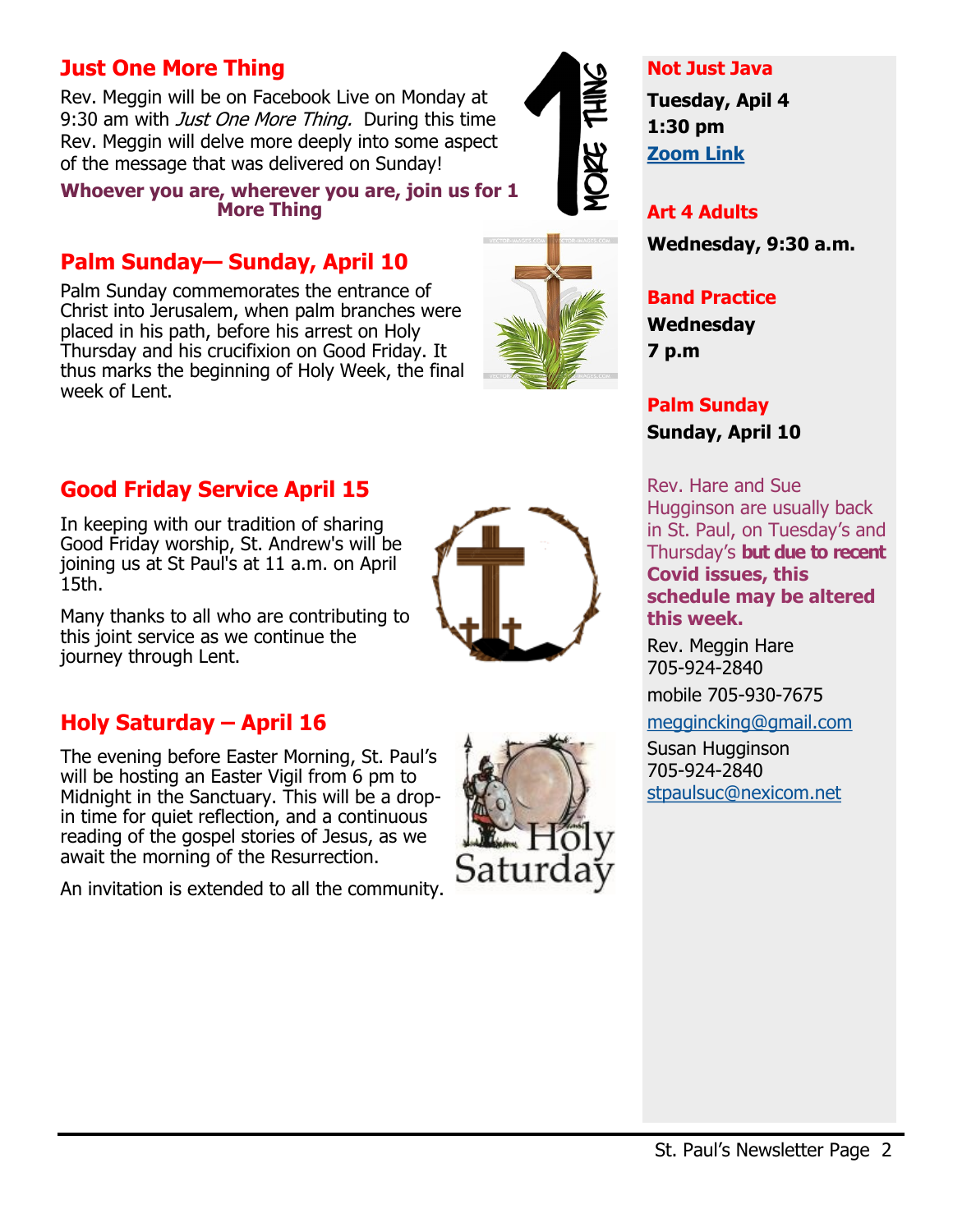## **Cards For Cash**

Cards for Cash is a great way to pay for items you are going to buy anyway and make a donation to St. Paul's at the same time. Sharpe's Food Market Cards are not part of FundScrip program but can be purchased directly from St. Paul's; send your order to [stpaulsuc@nexicom.net.](mailto:stpaulsuc@nexicom.net)

Sharpe's Cards donate 3% to St. Paul's.Talk to Sue Hugginson at St. Paul's if you need help. Did you know that the 7 Hills Food Pantry

shops at Sharpe's; buy a Sharpe's Food Market Card and donate it to the Food Bank; you get a charitable donation receipt from the Food



Bank and 3% of the value is donated to St. Paul's. This sure sounds like a win-win and you are also shopping local.

Full details of the program can be found at [https://stpaulswarkworth.ca/cards](https://stpaulswarkworth.ca/cards-for-cash/)-for-cash/

Some Cards are returning a great rebate to St. Paul's. St. Paul's also has some cards on hand. If other cards are required, orders can be placed through the office and usually take about a week and half. Drop in to the office on Tuesday or Thursday between 9 and 3. Sue will be happy to assist you.

The following cards may still be available for purchase at St. Paul's any Tuesday or Thursday while supplies last.

- Foodland 1x\$50
- Giant Tiger 4x\$100
- PC 2x\$100
- Ultimate Dining  $3 \times $50$
- Ultramar 4x\$50

### **Covid 19 Protocols at St. Paul's**

At the meeting of the Stewards and Trustees on Thursday, March 24, 2022, a motion was passed to send to members of the Official Board, for virtual approval, that users of St. Paul's Sanctuary and The Gathering Place would adhere to Provincial Guidelines re protocol for using the Sanctuary and Gathering Place during Covid 19. It was approved.

#### **Provincial Guidelines re Covid 19**



- Remove masking requirements in most places (including schools), except public transit, long-term care, retirement homes and other health-care settings, shelters, jails and congregate care and living settings, including homes for individuals with developmental disabilities
- Lift other measures in schools, including removing cohorting and daily on-site screening
- All other regulatory requirements for businesses removed, including passive screening, safety plans
- **Please remember**—Individuals can continue to opt to wear masks
- **Covid is still with us!**